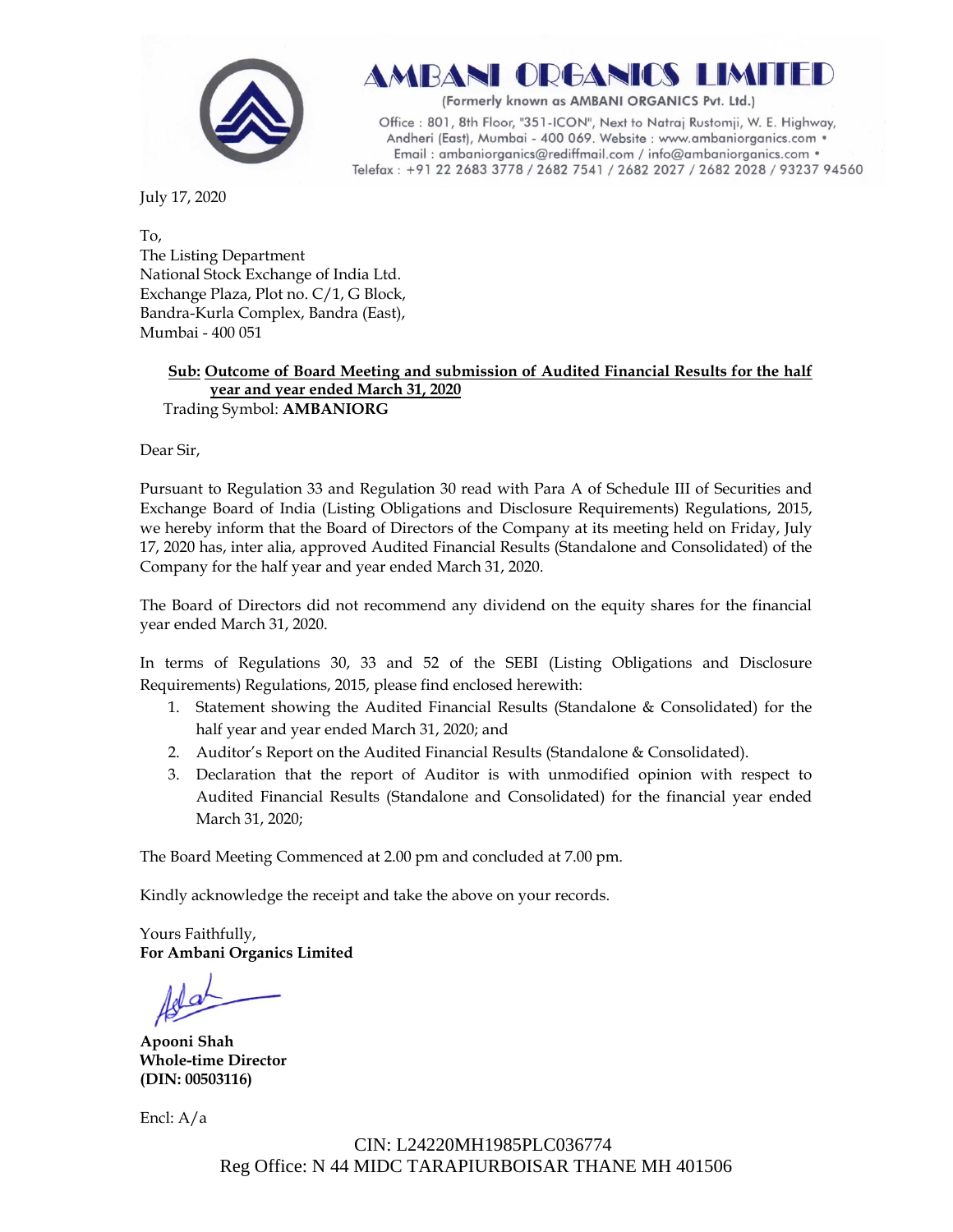

(Formerly known as AMBANI ORGANICS Pvt. Ltd.)

Office: 801, 8th Floor, "351-ICON", Next to Natraj Rustomji, W. E. Highway, Andheri (East), Mumbai - 400 069. Website : www.ambaniorganics.com • Email: ambaniorganics@rediffmail.com / info@ambaniorganics.com . Telefax: +91 22 2683 3778 / 2682 7541 / 2682 2027 / 2682 2028 / 93237 94560

July 17, 2020

To, The Listing Department National Stock Exchange of India Ltd. Exchange Plaza, Plot no. C/1, G Block, Bandra-Kurla Complex, Bandra (East), Mumbai - 400 051

# **Sub: Declaration pursuant to Regulation 33(3)(d) of the SEBI (LODR), 2015** Trading Symbol: **AMBANIORG**

Dear Sir/Madam,

Pursuant to Regulation 33(3)(d) of the SEBI (LODR), 2015, we declare that M/s. Shambhu Gupta  $\&$  Co., Statutory Auditors of the Company have issued an Audit Report with unmodified opinion on Audited Financial Results (Standalone and Consolidated) of the Company for the Financial year ended 31st March, 2020.

You are requested to take note of the same.

Yours Faithfully,

Yours Faithfully, **For Ambani Organics Limited**

**Apooni Shah Whole-time Director (DIN: [00503116\)](http://www.mca.gov.in/mcafoportal/companyLLPMasterData.do)**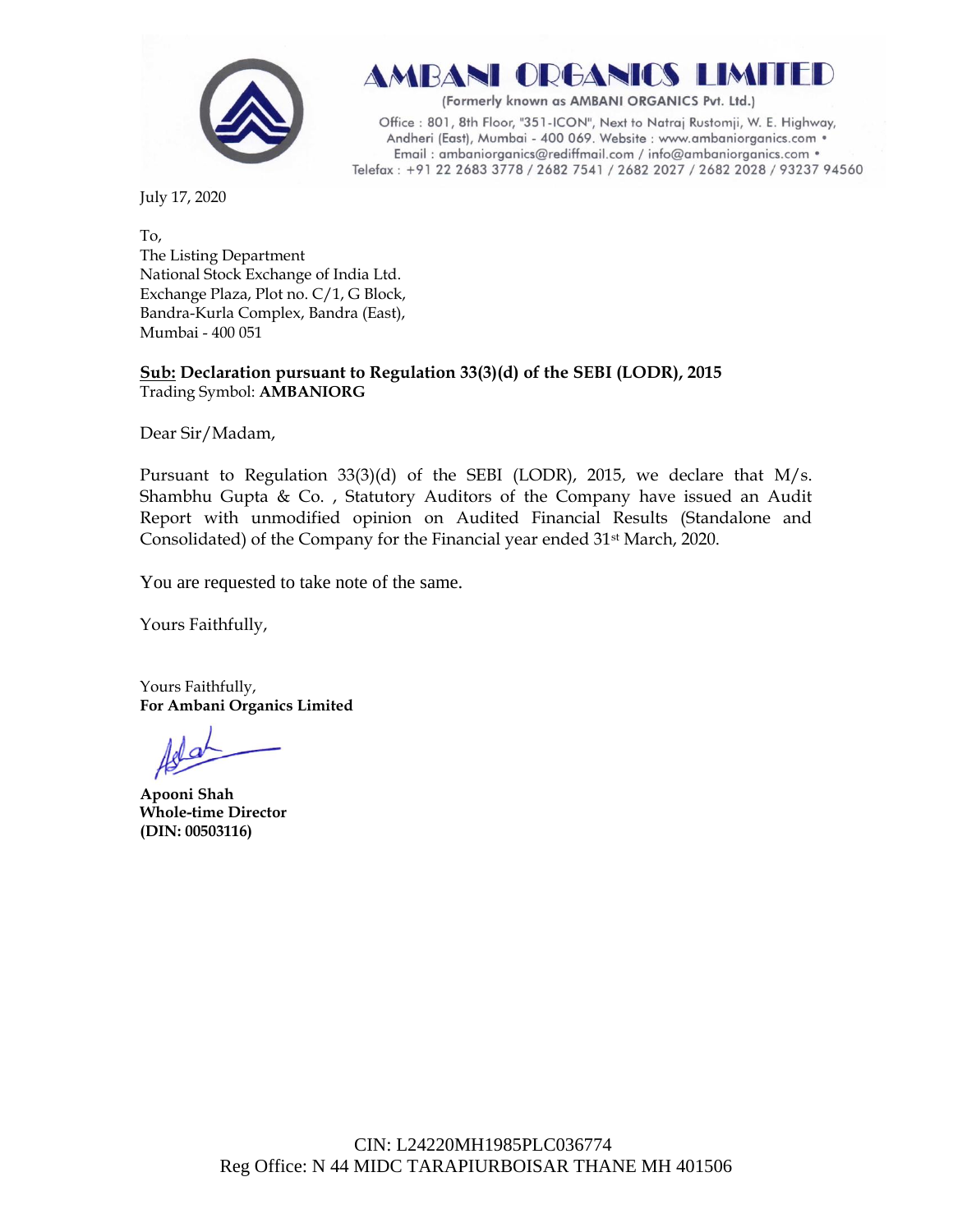



# INDEPENDENT AUDITOR REPORT ON THE AUDIT OF THE HALF YEARLY STANDALONE FINANCIAL RESULTS TO THE COMPANY PURSUANT TO THE REGULATION 33 OF THE SEBI (LISTING OBLIGATION AND DISCLOSURE REQUIREMENT) REGULATION, 2015

To, The Board of Directors, Ambani Organics Ltd

# Results Opinion

We have audited the accompanying statement of Standalone half yearly Financial Results of Ambani Organics Ltd ("the company") for the half year ended 31<sup>st</sup> March 2020 ("the statement") and the year to date results for the period from 1<sup>st</sup> April 2019 to 31<sup>st</sup> March 2020, being submitted by the Company pursuant to the requirement of Regulation 33 of The SEBI (Listing Obligations and Disclosure Requirements) Regulations 2015, as amended ("the listing regulations;').

In our Opinion to the best of our information and according to the explanations given to us, the statement:

- i. Is presented in accordance with the requirements of Regulation 33 of the SEBI (Listing Obligations and Disclosure Requirements) Regulations 2015, as amended
- ii. Gives a true and fair view in conformity "with the recognition and measurement principles laid down in the applicable accounting standards and other accounting principles generally accepted in India of the net profit of other financial information for the half year ended 31st March 2020 and the year to date results for the period from 1st April 2019 to 31st March 2020.

# Basis of Opinion

We conducted our audit in accordance with the standards on Auditing (SAs) specified under section 143(10) of the Companies Act, 2013 (the Act). Our responsibilities "under those Standards are further described in the Auditor's Responsibilities for the Audit of the Standalone Financial Results section of our report. We are independent of the company in accordance with the code of Ethics issued by �he Institute of Chartered Accountants of India together with the ethical requirements that are relevant to our audit of the financial results under the provisions of the Companies Act, 2013 and the Rules thereunder, and we have fulfilled our other ethical responsibilities in accordance with these requirements and the Code of Ethics. We believe that the audit evidence we have obtained is sufficient and appropriate to provide a basis for our opinion.

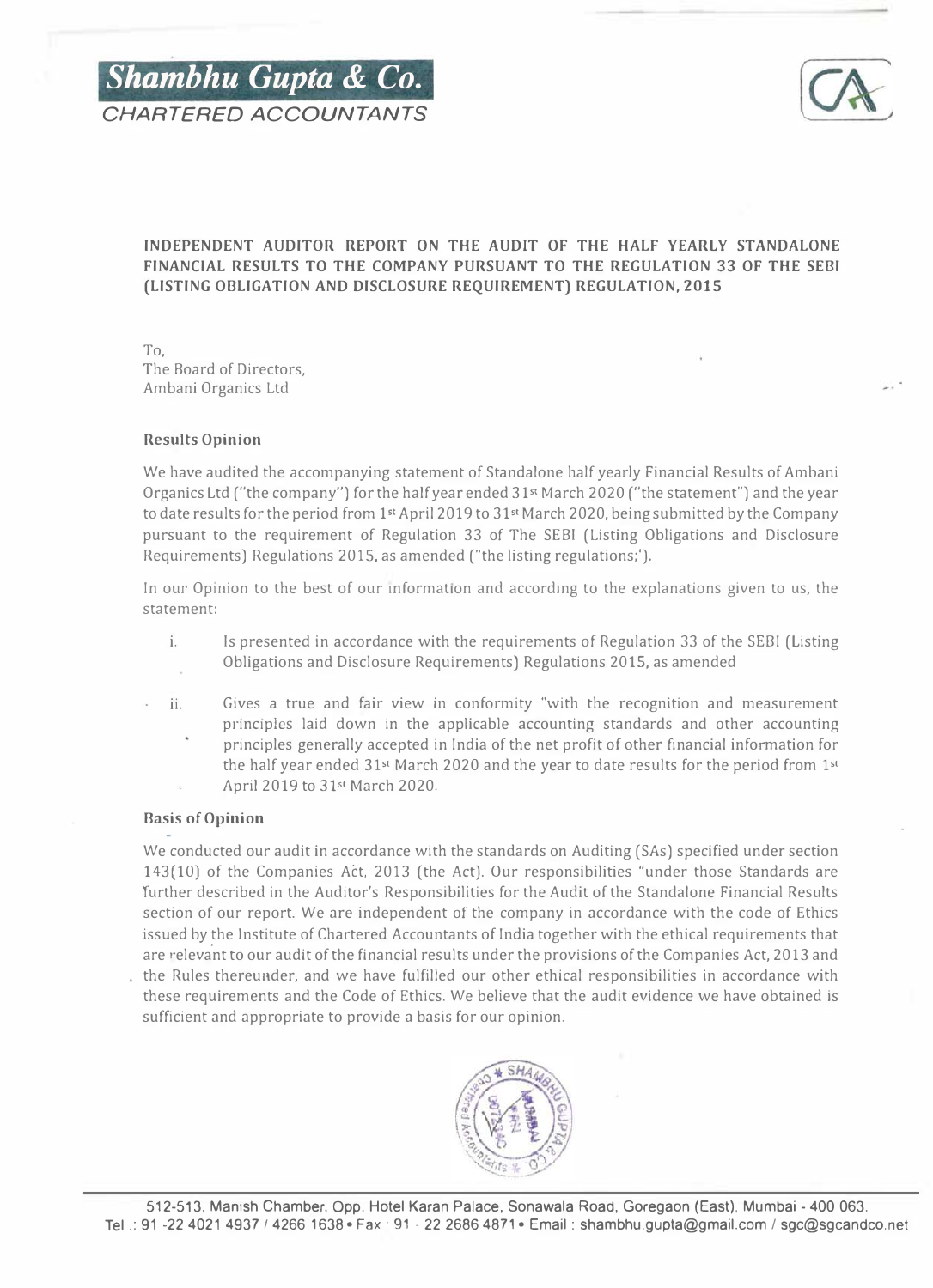# Management Responsibilities for the Standalone Financial Results

These half yearly Standalone financial results have been prepared on the basis of the interim financial statements. The Company's Board of Directors are responsible for the preparation of these financial results that give a true and fair view of the net profit and other financial information in accordance with the recognition and measurement principles laid down in Accounting standard 25 "Interim Financial Reporting", prescribed under Section 133 of the Act read with relevant rules issued thereunder other accounting principles generally accepted in India and in compliance with Regulation 33 of the Listing Regulations. This responsibility also includes maintenance of adequate records in accordance with the provisions of the Act for safeguarding of the Assets of the company and for preventing and detecting frauds and error and other irregularities , selection and application of appropriate accounting policies, making judgments and estimates that are reasonable and prudent and design, implementation ,and maintenance of adequate internal financial controls that were operating effectively for ensuring the accuracy and completeness of the accounting records, relevant to the preparation and presentation of the Standalone financial results that give a true and fair view and are free from material misstatement, whether due to fraud or error.

In preparing the Standalone financial results, the Board of Directors are responsible for assessing the Company's ability to continue as a going concern, disclosing, as applicable, matters related to going concern and using the going concern basis of accounting unless the Board of Directors either intends to liquidate the company or to ceases the operations, or has no realistic alternative but to do so.

The Board of Directors are also responsible for overseeing the Company's financial reporting process.

# Auditors' Responsibilities for the Audit of the Standalone Financial Results

Our objectives are to obtain reasonable assurance about whether the Standalone financial results as a whole are free from material misstatement, whether due to fraud or error, and to issue an auditor's report that includes our opinion. Reasonable assurance is high level of assurance but is not a guarantee that an audit conducted in accordance with SAs, will always detect a material misstatement when it exists. Misstatements can arise from fraud or error and are considered material if, individually or in the aggregate, they could reasonably be expected to influence the economic decisions of users taken on the basis of these Standalone financial results.

As part of an audit in accordance with SAs, we exercise professional judgment and maintain professional skepticism throughout the audit. We also:

• Identify and assess the risks of material misstatement of the Standalone financial results, whether due to fraud or error, design and perform audit procedure, responsive to those risks, and obtain audit evidence that is sufficient and appropriate to provide a basis for our opinion' The risk of not detecting a material misstatement resulting from fraud is higher than for one resulting from error, as fraud may involve collusion, forgery, intentional omissions, misrepresentations, or the override of internal control.

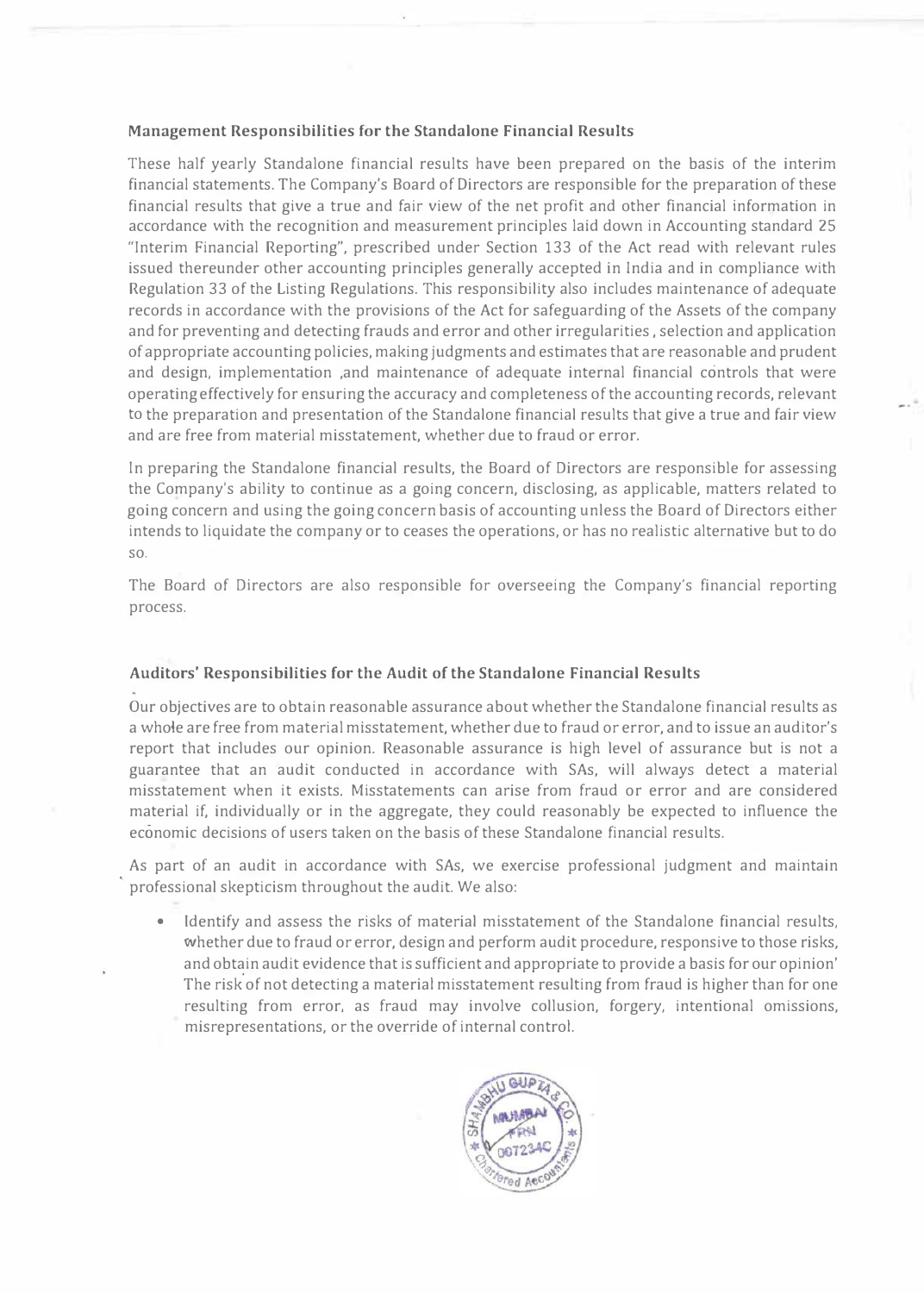- Obtain an understanding of internal control relevant to the audit in order to design audit procedures that are appropriate in the circumstances, but not for the purpose of expressing an opinion on the effectiveness of the company's internal control.
- Evaluate the appropriateness of accounting policies used and the reasonableness of accounting estimates and related disclosures made by the Board of Directors.
- Conclude on the appropriateness of the Board of Directors' use of the going concern basis of accounting and, based on the audit evidence obtained, whether a material uncertainty exists related to events or conditions that may cast significant doubt on the company's ability to continue as a going concern. If we conclude that a material uncertainty exists, we are required to draw attention in our auditor's report to the related disclosures in the financial results or, if such disclosures are inadequate, to modify our opinion. Our conclusions are based on the audit evidence obtained up to the date of our auditor's report. However future events or conditions may cause the Company to cease to continue as a Going Concern.
- Evaluate the overall presentation structure and content of the Standalone financial results, including the disclosures and whether the financial results represent the underlying transactions and events in a manner that achieves fair representation.

We communicate with those charged with governance regarding, among other matters, the planned scope and timing of the audit and significant audit findings including any significant Deficiencies in internal control that we identify in our audit.

We also provide those charged with governance with a statement that we have complied with relevant ethical requirements regarding independence, and to communicate with them all relationships and other matters that may reasonably be thought to bear on our independence, and where applicable, related safeguards.

For Shambhu Gupta & Co. Chartered Accountants FRN No.:-007234C

CA. Rajkumar Khatod Partner Membe rship No. 133612 \_ UDIN :-20133612AAAAET9277

Place: - Mumbai Dated: - July 17th, 2020

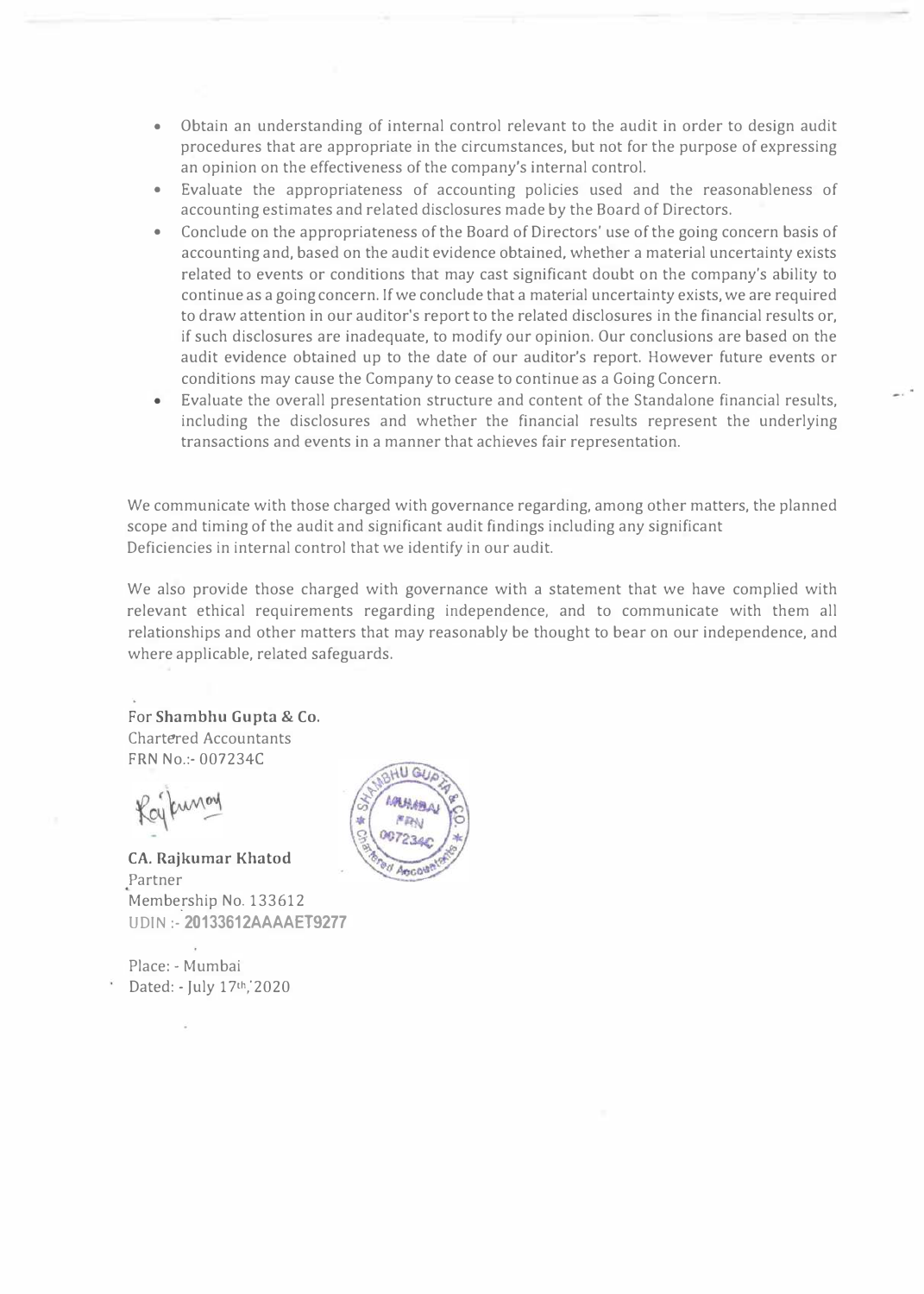CIN No. : L24220MH1985PLC036774

Regd. Office : N-44, MIDC, TARAPUR BOISAR, THANE MAHARASHTRA- 401506

|                | (Amount in Rs.)                            |                  |                  |                  |  |
|----------------|--------------------------------------------|------------------|------------------|------------------|--|
| Sr. No.        | <b>Particulars</b>                         | As at 31.03.2020 | As at 30.09.2019 | As at 31.03.2019 |  |
|                |                                            | <b>Audited</b>   | <b>Unaudited</b> | <b>Audited</b>   |  |
| A              | <b>EQUITY AND LIABILITIES</b>              |                  |                  |                  |  |
| $\mathbf{1}$   | <b>Shareholders funds</b>                  |                  |                  |                  |  |
|                | (a) Share Capital                          | 50,786,590       | 50,786,590       | 50,786,590       |  |
|                | (b) Reserve & Surplus                      | 120,452,556      | 111,538,707      | 105,289,796      |  |
|                | <b>Sub-Total - Shareholders funds</b>      | 171,239,146      | 162,325,297      | 156,076,386      |  |
| $\overline{2}$ | <b>Non Current Liabilities</b>             |                  |                  |                  |  |
|                | (a) Long Term Borrowings                   | 18,999,402       | 17,707,116       | 18,499,502       |  |
|                | (b) Deferred tax liabilities (Net)         | 7,067,805        | 9,299,768        | 5,791,626        |  |
|                | (c) Other Long term Liabilities            | 75,315,095       | 55,285,395       | 55,344,795       |  |
|                | (d) Long-term Provision                    | 5,497,948        | 3,411,598        | 6,466,511        |  |
|                | <b>Sub-Total - Non Current Liabilities</b> | 106,880,250      | 85,703,877       | 86,102,434       |  |
|                |                                            |                  |                  |                  |  |
| 3              | <b>Current Liabilities</b>                 |                  |                  |                  |  |
|                | (a) Short Term Borrowings                  | 173,439,435      | 134,241,966      | 122,814,203      |  |
|                | (b) Trade payable                          | 163,321,529      | 213,753,438      | 241,367,515      |  |
|                | (c) Other Current Liabilities              | 9,454,376        | 8,142,580        | 8,276,281        |  |
|                | (d) Short Term Provision                   | 2,623,271        | 1,859,984        | 2,646,178        |  |
|                | <b>Sub-Total - Current Liabilities</b>     | 348,838,611      | 357,997,968      | 375,104,177      |  |
|                | <b>TOTAL - EQUITY AND LIABILITIES</b>      | 626,958,007      | 606,027,142      | 617,282,997      |  |
|                |                                            |                  |                  |                  |  |
| B              | <b>ASSETS</b>                              |                  |                  |                  |  |
| $\mathbf{1}$   | <b>Non Current Assets</b>                  |                  |                  |                  |  |
|                | (a) Fixed Assets                           | 138,638,715      | 126,325,081      | 110,184,714      |  |
|                | (b) Non - Current Investments              | 14,746,914       | 14,746,914       | 14,746,914       |  |
|                | (c) Deferred Tax Assets                    |                  |                  |                  |  |
|                | (d) Long Term Loans and advances           | 17,291,219       | 17,847,657       | 19,294,097       |  |
|                | (e) Other Non Current Assets               |                  |                  |                  |  |
|                | <b>Sub-Total - Non Current Assets</b>      | 170,676,848      | 158,919,652      | 144,225,725      |  |
| $\overline{2}$ | <b>Current Assets</b>                      |                  |                  |                  |  |
|                | (a) Inventories                            | 165,751,977      | 171,349,562      | 170,984,157      |  |
|                | (b) Trade Receivables                      | 231,808,552      | 213,853,598      | 223,666,391      |  |
|                | (c) Cash and Cash Equivalents              | 25,600,339       | 16,396,058       | 33,591,120       |  |
|                | (d) Short Term Loans and advances          | 6,769,318        | 4,503,095        | 5,803,197        |  |
|                | (e) Other Current Assets                   | 26,350,973       | 41,005,177       | 39,012,407       |  |
|                | <b>Sub-Total - Current Assets</b>          | 456,281,159      | 447,107,490      | 473,057,272      |  |
|                |                                            |                  |                  |                  |  |
|                | <b>TOTAL - ASSETS</b>                      | 626,958,007      | 606,027,142      | 617,282,997      |  |

# **STATEMENT OF AUDITED STANDALONE FINANCIAL RESULTS FOR THE YEAR ENDED MARCH 31, 2020**

Place: Mumbai Date: July 17th,2020

**For and On Behalf of Board of Directors**<br> **For and on behalf of Board of Directors of AMBANI ORGANICS LIMITED** 

alle Mr. Rakesh Shah<br>Director<br>DIN No. 00503074

Director<br>DIN No. 00503116

Mrs. Apooni Shah

Ad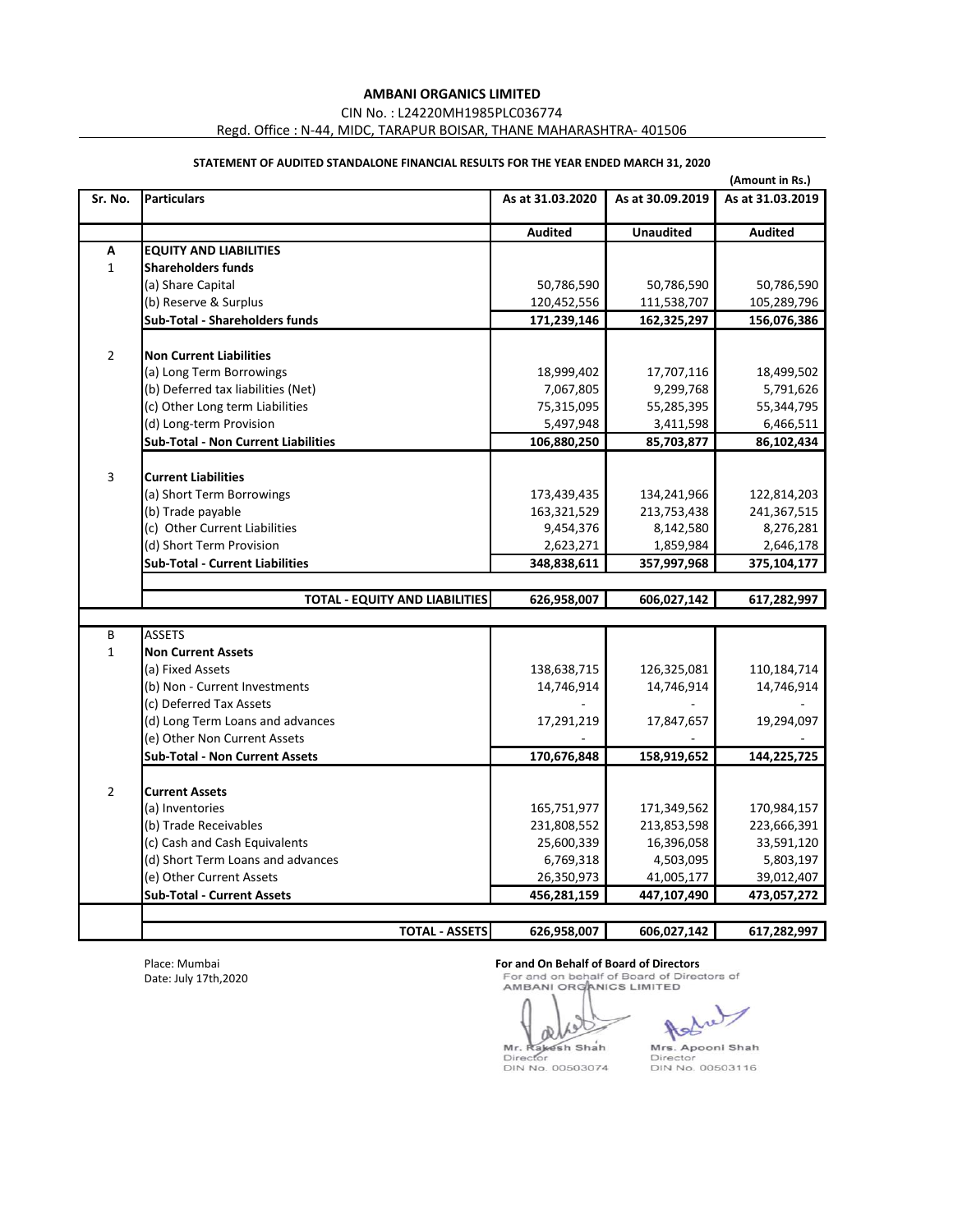#### **Notes:**

- 1 The above results have been reviewed by the Audit Committee and approved by the Board of Directors at its meeting held on July 17th,2020 and subsequently approved by the Board of Directors at its meeting held on the July 17th,2020. The review report has been filed with stock exchange and is available on the Company's website.
- 2 The Equity share of the company got listed on NSE on 18th July 2018.
- 3 Previous year figures are regrouped / reclassified to confirm to the current period classification.
- 4 The Company is exclusively engaged in the business of textile paints, metal octact, binder, Emulsions in textile. This in the context of Indian Accounting Standard AS 17) "Operating Segments", constitutes one single operating segment.

For and On Behalf of Board of Directors<br>For and on behalf of Board of Directors of<br>AMBANI ORGANICS LIMITED

æ

Director

Mrs. Apooni Shah

Date: July 17, 2020 Place :- Mumbai

Mr. Rakesh Shah DIN No. 00503074

Director<br>DIN No. 00503116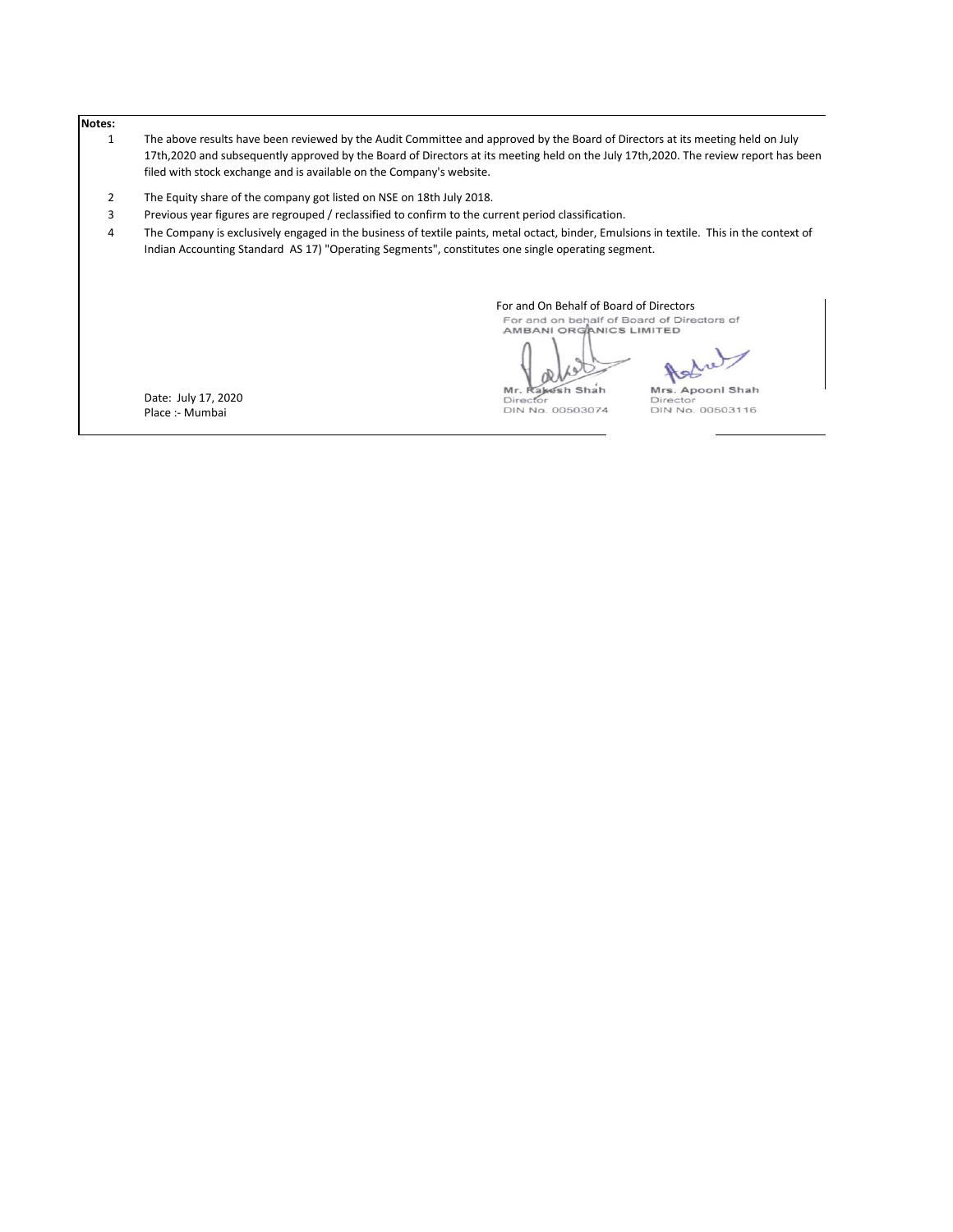|                                                                                      |                |               |               |                | (Amount in Rs) |
|--------------------------------------------------------------------------------------|----------------|---------------|---------------|----------------|----------------|
| <b>PARTICULARS</b>                                                                   | 6 Month ended  | 6 Month ended | 6 Month ended | Year ended     | Year ended     |
|                                                                                      | 31.03.2020     | 30.09.2019    | 31.03.2019    | 31.03.2020     | 31.03.2019     |
|                                                                                      | (Audited)      | (Unaudited)   | (Audited)     | (Audited)      | (Audited)      |
| 1. Revenue from Operations                                                           |                |               |               |                |                |
| (a) Net Sales/Income from Operations(Net of taxes)                                   | 353,348,643    | 375,364,956   | 420,750,265   | 728,713,599    | 797,094,466    |
| (b) Other Operating Income                                                           | 3,546,324      | 1,545,826     | 3,851,283     | 5,092,150      | 4,477,660      |
| <b>Total Income from operations(Net)</b>                                             | 356,894,967    | 376,910,782   | 424,601,548   | 733,805,750    | 801,572,126    |
|                                                                                      |                |               |               |                |                |
| 2.Expences                                                                           |                |               |               |                |                |
| (a) Cost of Materials consumed                                                       | 302,636,764    | 315,600,215   | 351,189,844   | 618,236,979    | 680,796,127    |
| (b) Purchase of stock-in-trade                                                       |                |               |               |                |                |
| $(c)$ Changes in inventories of finished goods, work-in-progress and stock-in-trade  | (20, 501, 872) | (1,599,803)   | (7,847,859)   | (22, 101, 675) | (21, 425, 646) |
| (d) Employee benefits expense                                                        | 15,769,556     | 14,579,042    | 16,909,797    | 30,348,598     | 29,689,806     |
| (e)Depreciation and amortisation expense                                             | 4,060,098      | 3,742,905     | 3,198,416     | 7,803,002      | 6,303,802      |
| (f) Finance Cost                                                                     | 12,091,305     | 11,551,847    | 11,869,809    | 23,643,152     | 24,894,824     |
| $ g $ Other expenses(Any item exceeding 10% of the total expenses relating to        | 30,065,586     | 22,325,617    | 32,086,997    | 52,391,203     | 52,988,576     |
| continuing operations to be shown Seperately)                                        |                |               |               |                |                |
|                                                                                      |                |               |               |                |                |
| <b>Total Expenditure</b>                                                             | 344,121,437    | 366,199,823   | 407,407,004   | 710,321,260    | 773,247,488    |
| 3. Profit from operations (1-2)                                                      | 12,773,530     | 10,710,959    | 17,194,544    | 23,484,490     | 28,324,637     |
|                                                                                      |                |               |               |                |                |
| 4. Profit from ordinary activities before finance Cost & Exceptional Items $(3 + 4)$ | 12,773,530     | 10,710,959    | 17,194,544    | 23,484,490     | 28,324,637     |
| 5. Exceptional Items                                                                 | 1,313,033      |               | 3,602,661     | 1,313,033      | 3,602,661      |
| 6. Profit from ordinary activities before tax (4-5)                                  | 11,460,498     | 10,710,959    | 13,591,883    | 22,171,457     | 24,721,976     |
| 7. Tax expense                                                                       | (2,546,649)    | (4,462,048)   | (3, 299, 483) | (7,008,697)    | (6,618,832)    |
| 8. Net Profit from ordinary activities after tax $(9 + 10)$                          | 8,913,848      | 6,248,911     | 10,292,400    | 15,162,760     | 18,103,145     |
| 9. Extraordinary items                                                               |                |               |               |                |                |
| 10. Net Profit for the period $(11 + 12)$                                            | 8,913,848      | 6,248,911     | 10,292,400    | 15,162,760     | 18,103,145     |
| 11. Paid-up equity share capital (Face Value of Rs. 10 each)                         | 50,786,590     | 50,786,590    | 50,786,590    | 50,786,590     | 50,786,590     |
| 12. Reserve excluding Revaluation Reserves as per balance sheet of previous          | 120,452,556    | 111,538,707   | 105,289,796   | 120,452,556    | 105,289,796    |
| accounting year                                                                      |                |               |               |                |                |
| 13. Earnings Per Share (before extraordinary items)                                  |                |               |               |                |                |
| (of Rs. 10 /- each) (not annualised) (before and after extraordinary items)          |                |               |               |                |                |
| (a) Basic                                                                            | 1.76           | 1.23          | 2.03          | 2.99           | 3.56           |
| (b) Diluted                                                                          | 1.76           | 1.23          | 2.03          | 2.99           | 3.56           |

### **For and On Behalf of Board of Directors**

For and on behalf of Board of Directors of<br>AMBANI ORGANICS LIMITED

OR

1 Ashal

Mr. Rakesh Shah<br>Director<br>DIN No. 00503074

Mrs. Apooni Shah<br>Director<br>DIN No. 00503116

**See accompanying note to Financial Results**

# **AMBANI ORGANICS LIMITED**

CIN No. : L24220MH1985PLC036774

Regd. Office : N-44, MIDC, TARAPUR BOISAR, THANE MAHARASHTRA- 401506

# **STATEMENT OF STANDALONE AUDITED FINANCIAL RESULTS FOR THE YEAR ENDED ON 31.03.2020**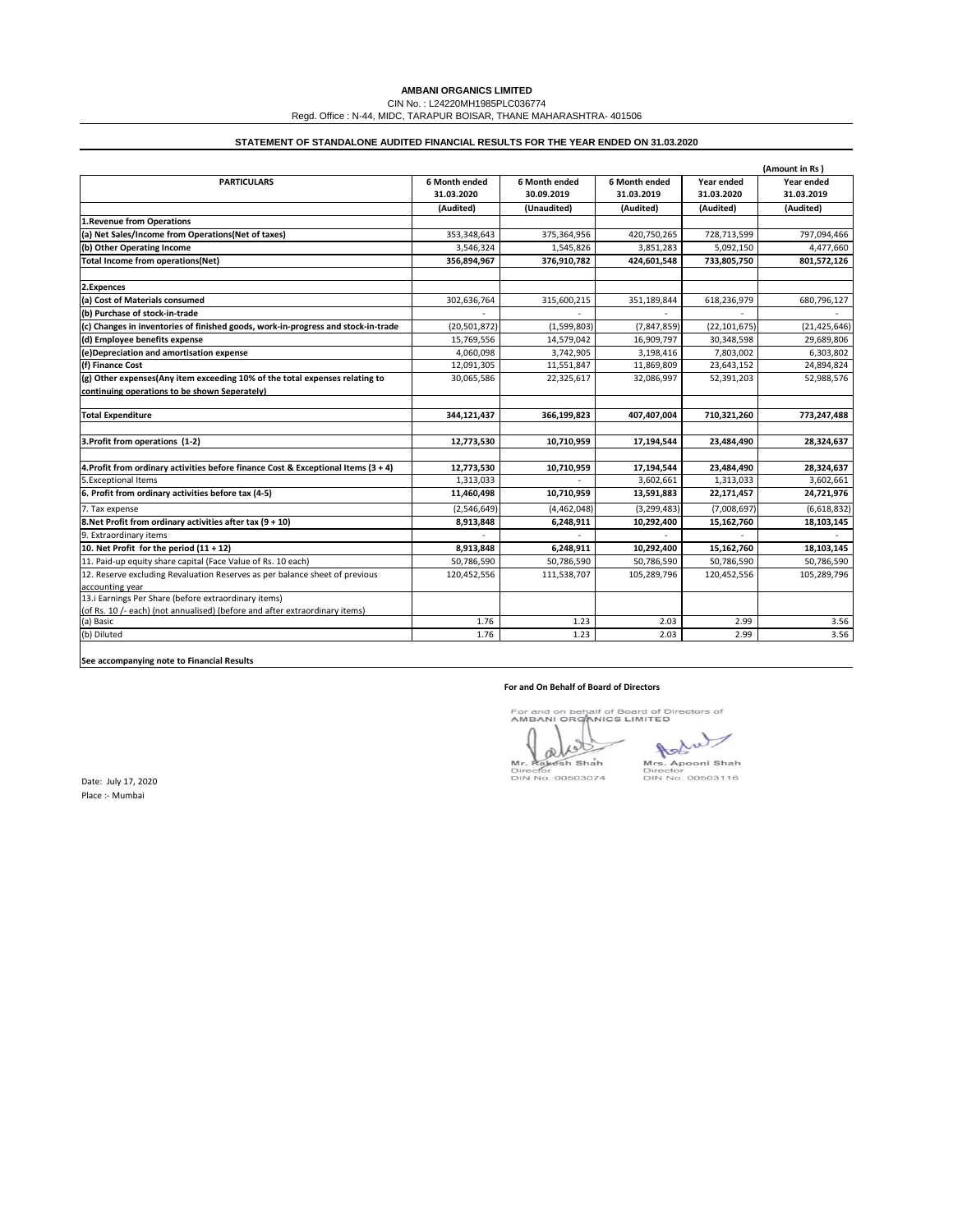# **AMBANI ORGANICS LIMITED**  CIN No. : L24220MH1985PLC036774

Regd. Office : N-44, MIDC, TARAPUR BOISAR, THANE MAHARASHTRA- 401506

**Standalone Cash Flow Statement for the year ended 31st March 2020**

|    |                                                        |   |                                 |                                 | (Amount in Rs.)             |
|----|--------------------------------------------------------|---|---------------------------------|---------------------------------|-----------------------------|
|    | <b>Particulars</b>                                     |   | <b>Year Ended</b><br>31.03.2020 | <b>Year Ended</b><br>30.09.2019 | Year ended on<br>31.03.2019 |
|    |                                                        |   | (Audited)                       | (Unaudited)                     | (Audited)                   |
| A  | <b>CASH FLOWS FROM OPERATING ACTIVITIES</b>            |   |                                 |                                 |                             |
|    | Net Profit before tax and before extraordinary items   |   | 22,171,457                      | 10,710,959                      | 24,721,976                  |
|    | Adjustments for : -                                    |   |                                 |                                 |                             |
|    | Depreciation                                           |   | 7,803,002                       | 3,742,905                       | 6,303,802                   |
|    | <b>Interest Expenses</b>                               |   | 19,210,805                      | 9,591,505                       | 22,116,087                  |
|    | <b>IPO Expenses</b>                                    |   |                                 |                                 | 5,378,621                   |
|    | Interest Income                                        |   | (1,306,351)                     |                                 | (1, 110, 145)               |
|    | Operating profit before working capital changes        |   | 47,878,913                      | (669, 911)<br>23,375,458        | 46,653,099                  |
|    | <b>Adjustments for : -</b>                             |   |                                 |                                 |                             |
|    | Inventories                                            |   | 5,232,180                       | (365, 405)                      | (67, 163, 659)              |
|    | Short term provisions                                  |   | (22, 907)                       | (786, 194)                      | 910,815                     |
|    | Short term borrowings                                  |   | 50,625,232                      | 11,427,763                      | (1,883,209)                 |
|    | <b>Other Current Liabilities</b>                       |   | 1,178,095                       | (133, 701)                      | (20, 027)                   |
|    | <b>Other Current Assets</b>                            |   | 10,629,775                      | 2,321,095                       | 7,962,857                   |
|    | Trade and other receivables                            |   | (8, 142, 161)                   | 9,812,793                       | (41, 684, 202)              |
|    | Long term Provision                                    |   | (4,669,423)                     | (5, 259, 957)                   | 1,167,455                   |
|    | Other Long term Liabilities                            |   | 19,970,300                      | (59, 400)                       | 10,065                      |
|    | Long term Loans and Advances                           |   | 2,002,878                       | 1,446,440                       | (1,578,373)                 |
|    | Short term Loans and Advances                          |   | 3,882,815                       | 1,300,102                       | (1,397,689)                 |
|    | <b>Trade Payables</b>                                  |   | (78, 045, 986)                  | (27, 614, 077)                  | 47,363,660                  |
|    | Net (Increase)/Decrease in Working Capital             |   | 2,640,798                       | (7,910,540)                     | (56, 312, 307)              |
|    | Cash generated from / (used in) Operating Activities   |   |                                 |                                 |                             |
|    | Taxes (Paid) (including TDS)                           |   | 4,848,935                       | 3,062,728                       | 5,222,685                   |
|    | Net Cash from operating activities                     | A | 45,670,777                      | 12,402,189                      | (14, 881, 893)              |
|    |                                                        |   |                                 |                                 |                             |
| ΙB | <b>Cash Flow from Investing Activities:</b>            |   |                                 |                                 |                             |
|    | Purchase of fixed assets                               |   | (36, 257, 003)                  | (19,883,271)                    | (12, 981, 861)              |
|    | Capital Subsidy Received against Plant & Machinery     |   |                                 |                                 | 1,500,000                   |
|    | <b>Interest Received</b>                               |   | 1,306,351                       | 669,911                         | 1,110,145                   |
|    | Net Cash used in investment activities                 | B | (34,950,652)                    | (19, 213, 360)                  | (10, 371, 715)              |
| Iс | <b>Cash Flow from Financing Activities:</b>            |   |                                 |                                 |                             |
|    | <b>Equity Share Issued</b>                             |   |                                 |                                 | 12,680,000                  |
|    | Securities Premium Received                            |   |                                 |                                 | 71,008,000                  |
|    | Proceeds / (Repayment) of Long-term Borrowings         |   | 499,900                         | (792, 388)                      | (10, 248, 216)              |
|    |                                                        |   |                                 |                                 |                             |
|    | <b>Interest Paid</b>                                   |   | (19, 210, 805)                  | (9,591,505)                     | (22, 116, 087)              |
|    |                                                        | C | (18, 710, 905)                  | (10, 383, 893)                  | 51,323,697                  |
|    | Net Increase / (Decrease) in Cash and Cash Equivalents |   | (7,990,780)                     | (17, 195, 063)                  | 26,070,090                  |
|    | <b>Cash and Cash Equivalents</b>                       |   |                                 |                                 |                             |
|    | Opening Balance Cash & Cash Equivalents                |   | 33,591,120                      | 33,591,120                      | 7,521,030                   |
|    | <b>Closing Balance Cash &amp; Cash Equivalents</b>     |   | 25,600,339                      | 16,396,058                      | 33,591,120                  |

**See accompanying note to Financial Results**

Date: July 17, 2020 Place :- Mumbai

**For and On Behalf of Board of Directors**<br>For and on behalf of Board of Directors of<br>AMBANI ORGANICS LIMITED

œ

Mr. Rakesh Shah Mrs. Apooni Shah<br>Director Director DIN No. 00503074

Astral

DIN No. 00503116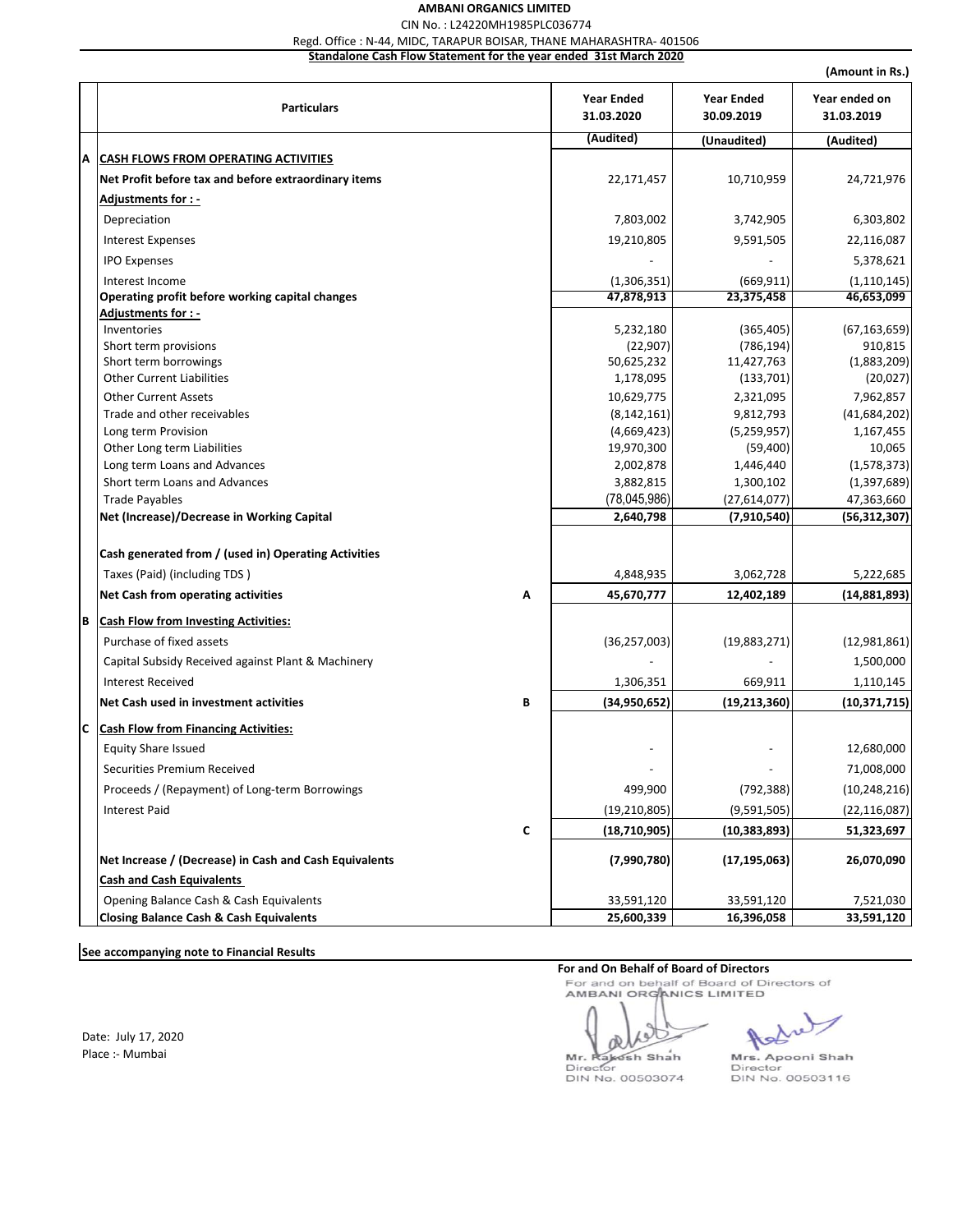



# INDEPENDENT AUDITORS' REPORT ON THE AUDIT OF THE HALF YEARLY CONSOLIDATED FINANCIAL RESULTS PURSUANT TO THE REGULATION 33 OF THE SEBI (LISTING OBLIGATION AND DISCLOSURE REQUIREMENT) REGULATION, 2015

To, The Board of Directors, Ambani Organics Ltd

# Results Opinion

We have audited the accompanying statement of Consolidated Financial Results of Ambani Organics Ltd ("The Holding Company") and its subsidiaries for the half year ended 31<sup>st</sup> March 2020 ("the statement") and the year to date results for the period from 1<sup>st</sup> April 2019 to 31<sup>st</sup> March 2020, being submitted by the Holding Company pursuant to the requirement of Regulation 33 of The SEBI (Listing Obligations and Disclosure Requirements) Regulations 2015, as amended ("the listing regulations").

In our Opinion to the best of our information and according to the explanations given to us, and based bn the consideration of the reports of the other auditors on separate financial statements/financial information of subsidiaries, the statement:

- a) Includes the results of the following entities
	- i. Om Maruti Glasswool and Wirenetting Products Private Limited
		- ii. Omega Woven Mills Pvt. Ltd.
- b) Is presented in accordance with the requirements of Regulation 33 of the SEBI (Listing Obligations and Disclosure Requirements) Regulations 2015, as amended; and
- c) gives a true and fair view in conformity "with the applicable accounting standards and other accounting principles generally accepted in India of Consolidate net profit and other financial information of the Holding Company and its Subsidiaries the half year ended 31st March 2020 ("the statement") and the year to date results for the period from  $1<sup>st</sup>$  April 2019 to 31st March 2020,

# Basis of Opinion

We conducted our audit in accordance with the standards on Auditing (SAs) specified under section 143(10) of the Companies Act, 2013 (the Act). Our responsibilities under those Standards are further described in the Auditor's Responsibilities for the Audit of the Consolidated Financial Results section

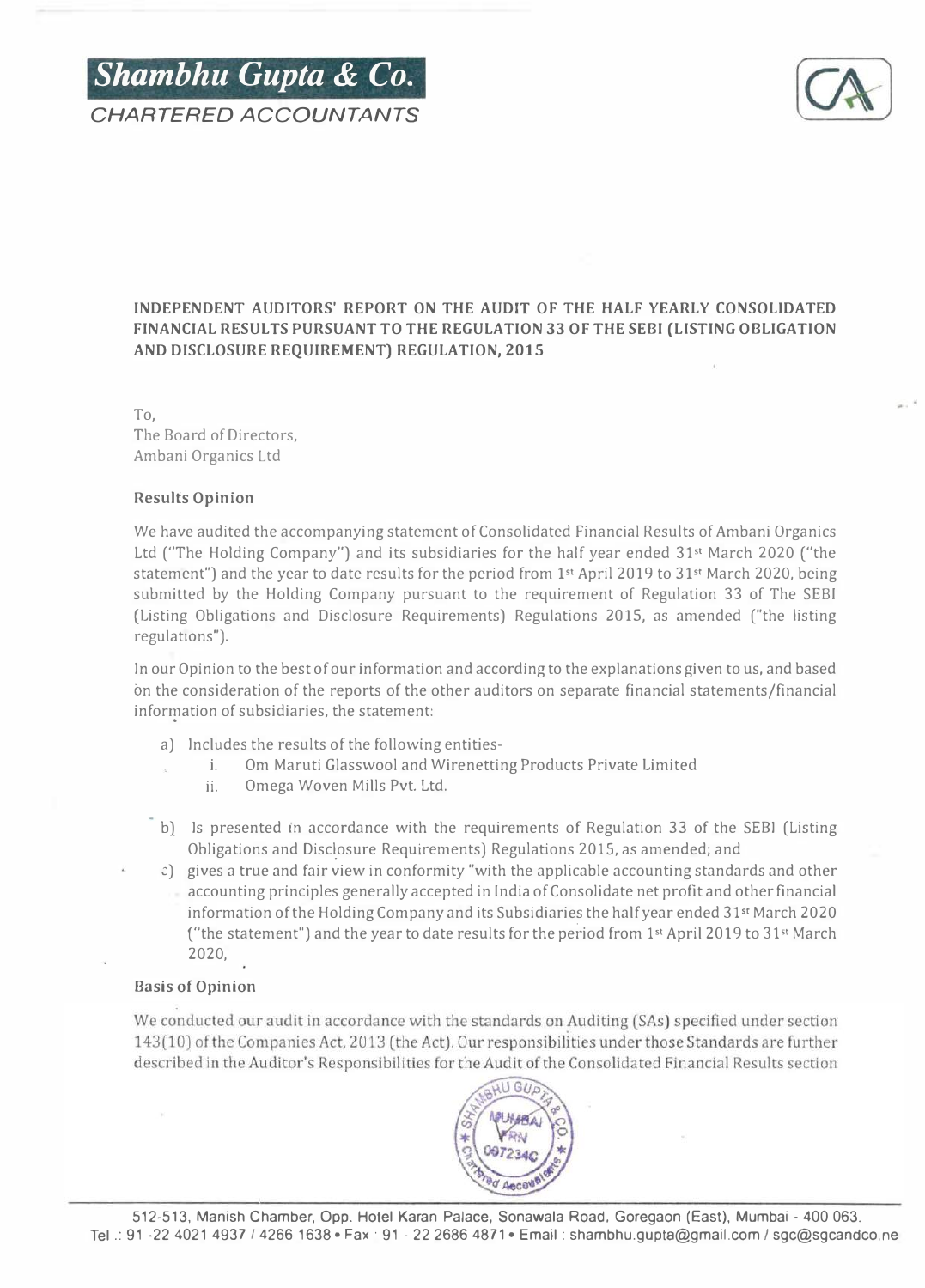of our report. We are independent of the Holding company and its subsidiaries in accordance with the Code of Ethics issued by the Institute of Chartered Accountants of India together with the ethical requirements that are relevant to our audit of the financial results under the provisions of the Companies Act, 2013 and the Rules thereunder, and we have fulfilled our other ethical responsibilities in accordance with these requirements and the Code of Ethics. We believe that the audit evidence we have obtained is sufficient and appropriate to provide a basis for our opinion.

# Management Responsibilities for the Consolidated Financial Results

These half yearly Consolidated Financial results have been prepared on the basis of the interim financial statements. The Holding Company's Board of Directors are responsible for the preparation and presentation of these Consolidated financial results that give a true and fair view of the net profit and other financial information in accordance with the recognition and measurement principles laid down in Accounting standard 25 "Interim Financial Reporting" prescribed under Section 133 of the Act read with relevant rules issued thereunder and other, accounting principles generally accepted in India and in compliance with Regulation 33 of the Listing Regulations. The Board of Directors of Holding Company are responsible for maintenance of adequate records in accordance with the provisions of the Act for safeguarding of the Assets of the Holding company and its subsidiaries and for preventing and detecting frauds and other irregularities, selection and application of appropriate accounting policies, making judgments and estimates that are reasonable and prudent and design, implementation, and maintenance of adequate internal financial controls that were operating effectively for ensuring the accuracy and completeness of the accounting records, relevant to tie preparation and presentation of the Consolidated financial results that give a true and fair view and are free from material misstatement, whether due to fraud or error, which have been used for, the purpose of preparation of the consolidated financial results by the Directors of the Holding Company as aforesaid.

In preparing the Consolidated financial results, the Board of Directors of Holding Company are responsible for assessing ability of Holding Company and its subsidiaries to continue as a going concern, disclosing, as applicable, matters related to going concern and using the going concern basis of accounting unless the Board of Directors of Holding Company and its subsidiaries either intends to liquidate the Holding company or to cease operations, or has no realistic alternative but to do so.

The Board of Directors of Holding Company are also responsible for overseeing the financial reporting process of Holding Company and its subsidiaries.

# Auditors' Responsibilities for the Audit of the Consolidated Financial Results

·Our objectives are to obtain reasonable assurance about whether the consolidated financial results as a whole are free from material misstatement, whether due to fraud or error, and to issue an auditor's . report that includes our opinion. Reasonable assurance is high level of assurance but is not a guarantee that an audit conducted in accordance with SAs, will always detect a material misstatement when it exists. Misstatements can arise from fraud or error and are considered material if, individually or in the aggregate, they could reasonably be expected to influence the economic decisions of users taken on the basis of these standalone financial results.

As part of an audit in accordance with SAs, we exercise professional judgment and maintain professional skepticism throughout the audit. We also

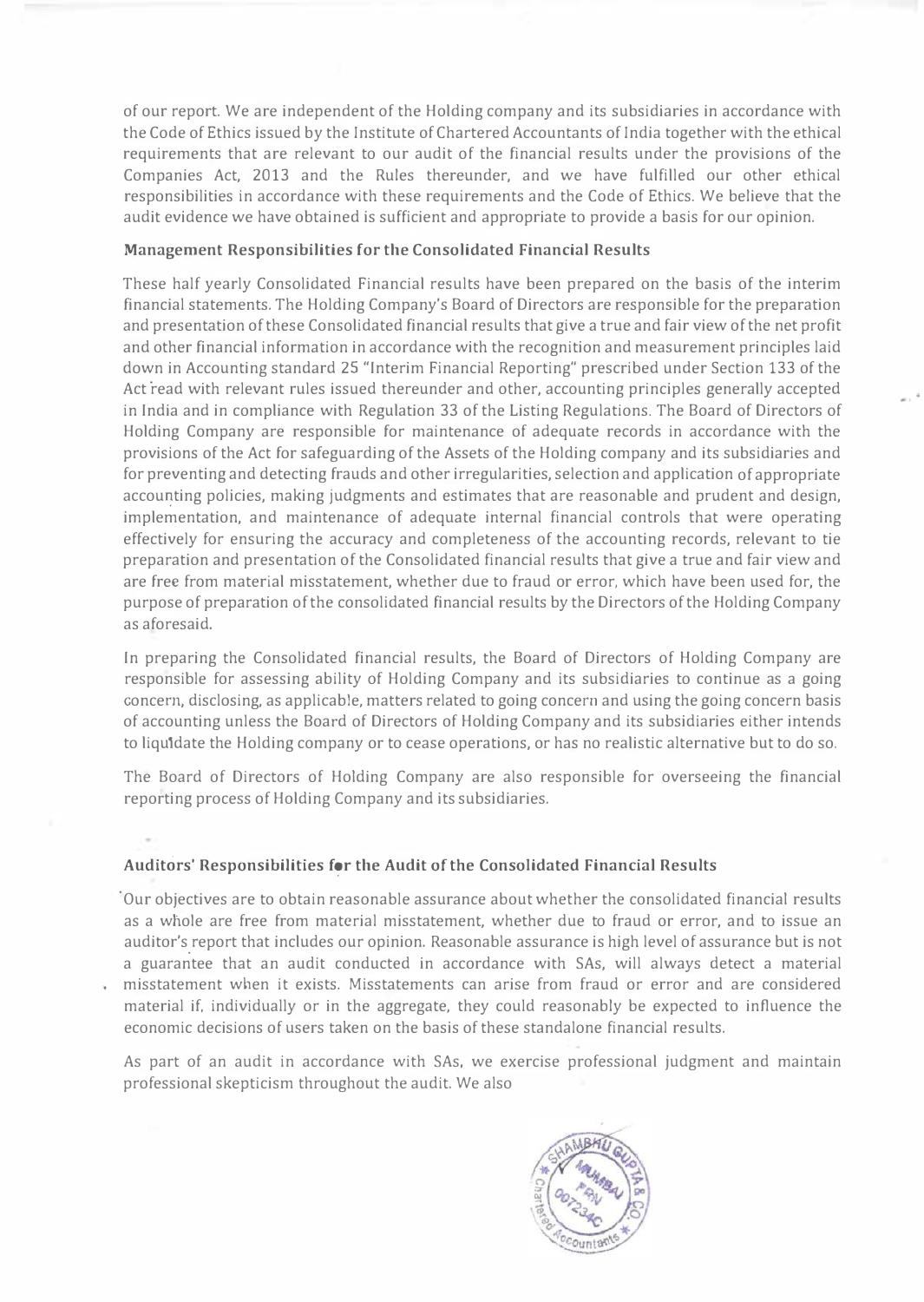- Identify and assess the risks of material misstatement of the consolidated financial results, whether due to fraud or error, design and perform audit procedure, responsive to those risks, and obtain audit evidence that is sufficient and appropriate to provide a basis for our opinion' The risk of not detecting a material misstatement resulting from fraud is higher than for one resulting from error, as fraud may involve collusion, forgery, intentional omissions, misrepresentations, or the override of internal control.
- Obtain an understanding of internal control relevant to the audit in order to design audit procedures that are appropriate in the circumstances, but not for the purpose of expressing an opinion on the effectiveness of the company's internal control.
- Evaluate the appropriateness of accounting policies used and the reasonableness of accounting estimates and related disclosures made by the Board of Directors of Holding Company and its subsidiaries.
- Conclude on the appropriateness of the Board of Directors of Holding Company and its subsidiaries use of the going concern basis of accounting and, based on the audit evidence obtained, whether a material uncertainty exists related to events or conditions that may cast significant doubt on the company's ability to continue as a going concern. If we conclude that a material uncertainty exists, we are required to draw attention in our auditor's report to the related disclosures in the financial results or, if such disclosures are inadequate, to modify our opinion. Our conclusions are based on the audit evidence obtained up to the date of our auditor's report. However future events or conditions may cause the Holding Company and its subsidiaries to cease to continue as a Going Concern.
- Evaluate the overall presentation structure and content of the consolidated financial results, including the disclosures and whether the financial results represent the underlying transactions and events in a manner that achieves fair representation.

Our opinion on the consolidated financial results is not modified in respect of the above matters with respect to our reliance on the work done and the reports of the other auditors and the Financial Results/financial information certified by the Board of Directors.

For Shambhu Gupta & Co. Chartered Accountants FRN No.:- 007234C

CA. Rajkumar Khatod Partner Membership No. 133612 UDIN :- 20133612AAAAET9277

Place: - Mumbai Dated: - July 17th, 2020

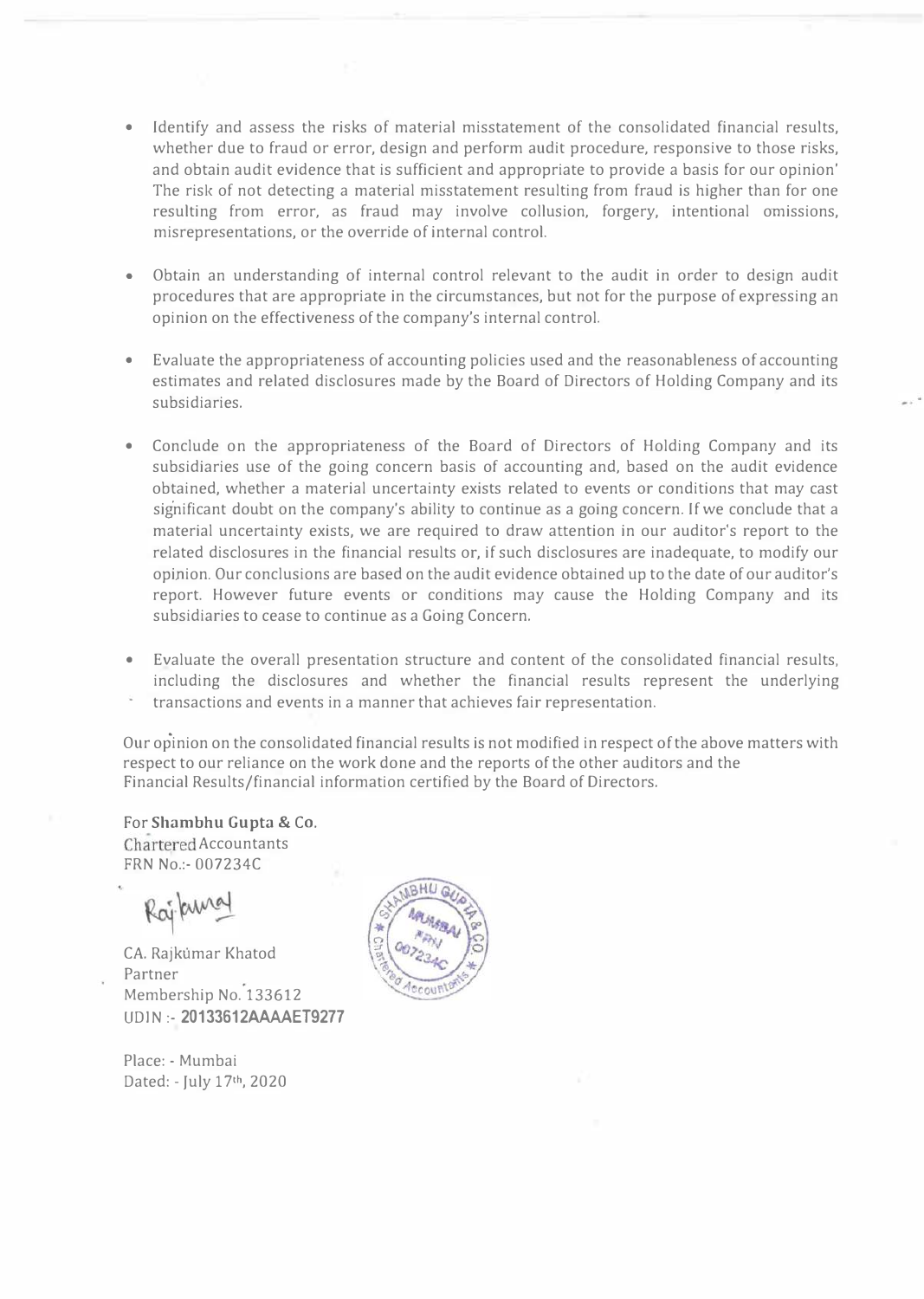CIN No. : L24220MH1985PLC036774

Regd. Office : N-44, MIDC, TARAPUR BOISAR, THANE MAHARASHTRA- 401506

|                           |                                            |                  |                  | (Amount in Rs.)  |
|---------------------------|--------------------------------------------|------------------|------------------|------------------|
| Sr. No.                   | <b>Particulars</b>                         | As at 31.03.2020 | As at 30.09.2019 | As at 31.03.2019 |
|                           |                                            | <b>Audited</b>   | <b>Unudited</b>  | <b>Audited</b>   |
| $\boldsymbol{\mathsf{A}}$ | <b>EQUITY AND LIABILITIES</b>              |                  |                  |                  |
| $\mathbf{1}$              | <b>Shareholders funds</b>                  |                  |                  |                  |
|                           | (a) Share Capital                          | 50,786,590       | 50,786,590       | 50,786,590       |
|                           | (b) Reserve & Surplus                      | 117,503,033      | 109,685,626      | 103,671,151      |
|                           | (c) Minority Interest                      | 1,293            |                  |                  |
|                           | <b>Sub-Total - Shareholders funds</b>      | 168,290,916      | 160,472,216      | 154,457,741      |
|                           |                                            |                  |                  |                  |
| $\overline{2}$            | <b>Non Current Liabilities</b>             |                  |                  |                  |
|                           | (a) Long Term Borrowings                   | 19,021,902       | 18,338,938       | 18,512,002       |
|                           | (b) Deferred tax liabilities (Net)         | 6,946,879        | 7,154,170        | 3,646,945        |
|                           | (c) Other Long term Liabilities            | 75,315,095       | 55,285,395       | 22,833,558       |
|                           | (d) Long-term Provision                    | 5,605,735        | 3,411,598        | 6,466,511        |
|                           | <b>Sub-Total - Non Current Liabilities</b> | 106,889,611      | 84,190,101       | 51,459,016       |
|                           |                                            |                  |                  |                  |
| 3                         | <b>Current Liabilities</b>                 |                  |                  |                  |
|                           | (a) Short Term Borrowings                  | 173,489,435      | 134,291,966      | 122,864,204      |
|                           | (b) Trade Payable                          | 163,472,301      | 213,900,816      | 274,026,127      |
|                           | (c) Other Current Liabilities              | 9,454,377        | 8,142,580        | 8,276,281        |
|                           | (d) Short Term Provision                   | 2,703,270        | 1,939,984        | 2,726,178        |
|                           | <b>Sub-Total - Current Liabilities</b>     | 349,119,383      | 358,275,346      | 407,892,790      |
|                           | <b>TOTAL - EQUITY AND LIABILITIES</b>      | 624,299,910      | 602,937,663      | 613,809,547      |
|                           |                                            |                  |                  |                  |
| B                         | <b>ASSETS</b>                              |                  |                  |                  |
| $\mathbf{1}$              | <b>Non Current Assets</b>                  |                  |                  |                  |
|                           | (a) Fixed Assets                           | 162,586,835      | 150,465,156      | 134,546,697      |
|                           | (b) Non - Current Investments              | 2,001,584        | 2,001,584        | 2,001,584        |
|                           | (c) Deferred Tax Assets                    |                  |                  |                  |
|                           | (d) Long Term Loans and advances           | 679,435          | 701,873          | 1,494,313        |
|                           | (e) Other Non Current Assets               |                  |                  |                  |
|                           | <b>Sub-Total - Non Current Assets</b>      | 165,267,854      | 153,168,613      | 138,042,594      |
|                           |                                            |                  |                  |                  |
| $\overline{2}$            | <b>Non Current Assets</b>                  |                  |                  |                  |
|                           | (a) Inventories                            | 165,751,977      | 171,349,562      | 170,984,157      |
|                           | (b) Trade Receivables                      | 233,645,819      | 215,690,864      | 225,503,658      |
|                           | (c) Cash and Cash Equivalents              | 25,893,474       | 16,689,843       | 33,879,035       |
|                           | (d) Short Term Loans and advances          | 7,009,318        | 4,714,095        | 6,014,197        |
|                           | (e) Other Current Assets                   | 26,731,468       | 41,324,686       | 39,385,906       |
|                           | <b>Sub-Total - Current Assets</b>          | 459,032,056      | 449,769,050      | 475,766,953      |
|                           |                                            |                  |                  |                  |
|                           | <b>TOTAL - ASSETS</b>                      | 624,299,910      | 602,937,663      | 613,809,547      |

# **STATEMENT OF AUDITED CONSOLIDATED FINANCIAL RESULTS FOR THE YEAR ENDED MARCH 31, 2020**

**For and On Behalf of Board of Directors**<br>For and on behalf of Board of Directors of<br>AMBANI ORGANICS LIMITED

ď Mr. Rakesh Shah<br>Director<br>DIN No. 00503074

Mrs. Apooni Shah Director<br>DIN No. 00503116

Place: Mumbai Date: July 17, 2020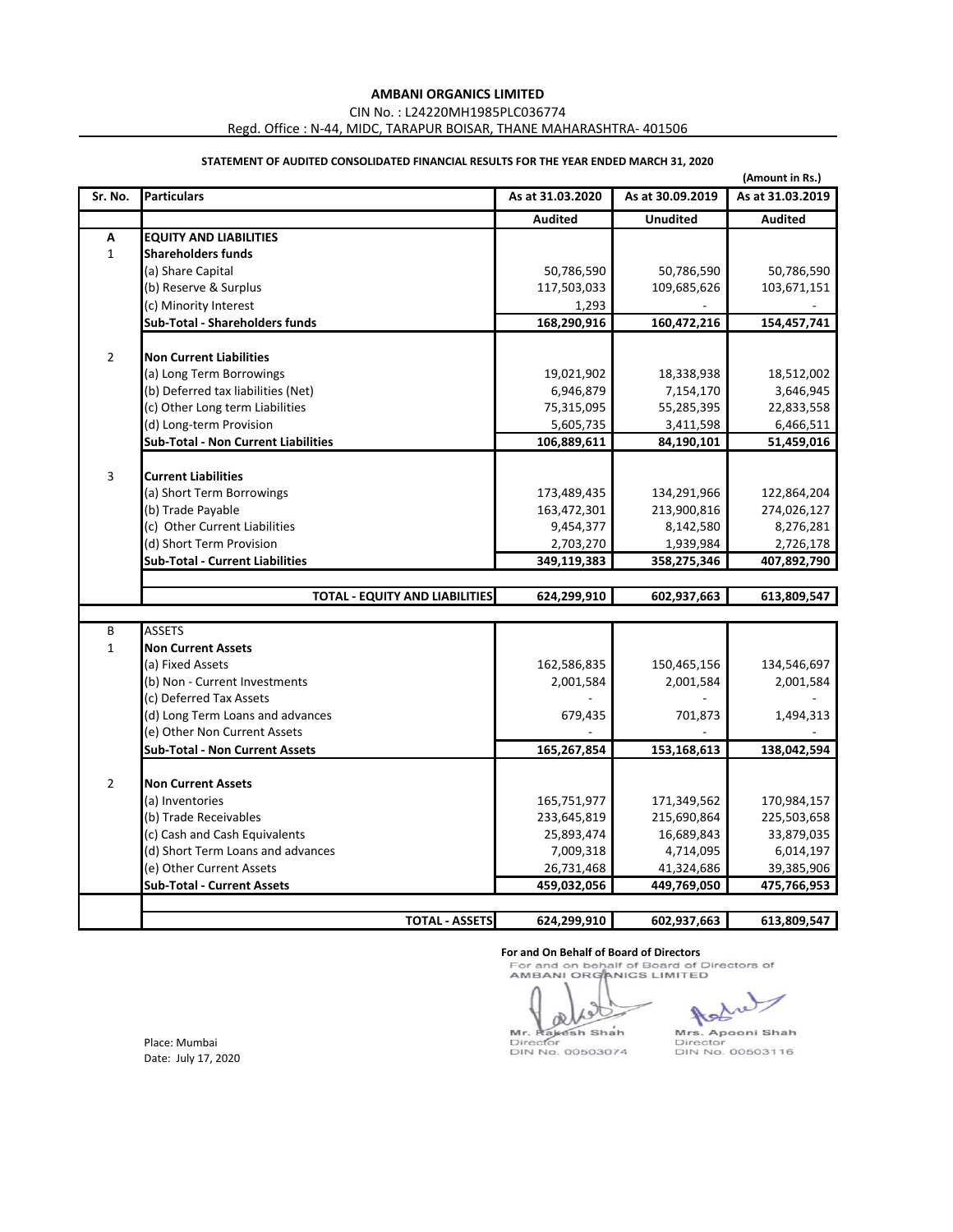# **Notes:**

- 1 The above results have been reviewed by the Audit Committee and approved by the Board of Directors at its meeting held on July 17th,2020 and subsequently approved by the Board of Directors at its meeting held on the July 17th,2020. The review report has been filed with stock exchange and is available on the Company's website.
- 2 The Equity share of the company got listed on NSE on 18th July 2018.
- 3 Previous year figures are regrouped / reclassified to confirm to the current period classification.

4 The Company is exclusively engaged in the business of textile paints, metal octact, binder, Emulsions in textile. This in the context of Indian Accounting Standard AS 17) "Operating Segments", constitutes one single operating segment.

Date: July 17, 2020 Place :- Mumbai

For and on behalf of Board of Directors of<br>AMBANI ORGANICS LIMITED

oR

Asha

Mr. Rakesh Shah<br>Director<br>DIN No. 00503074

Mrs. Apooni Shah<br>Director<br>DIN No. 00503116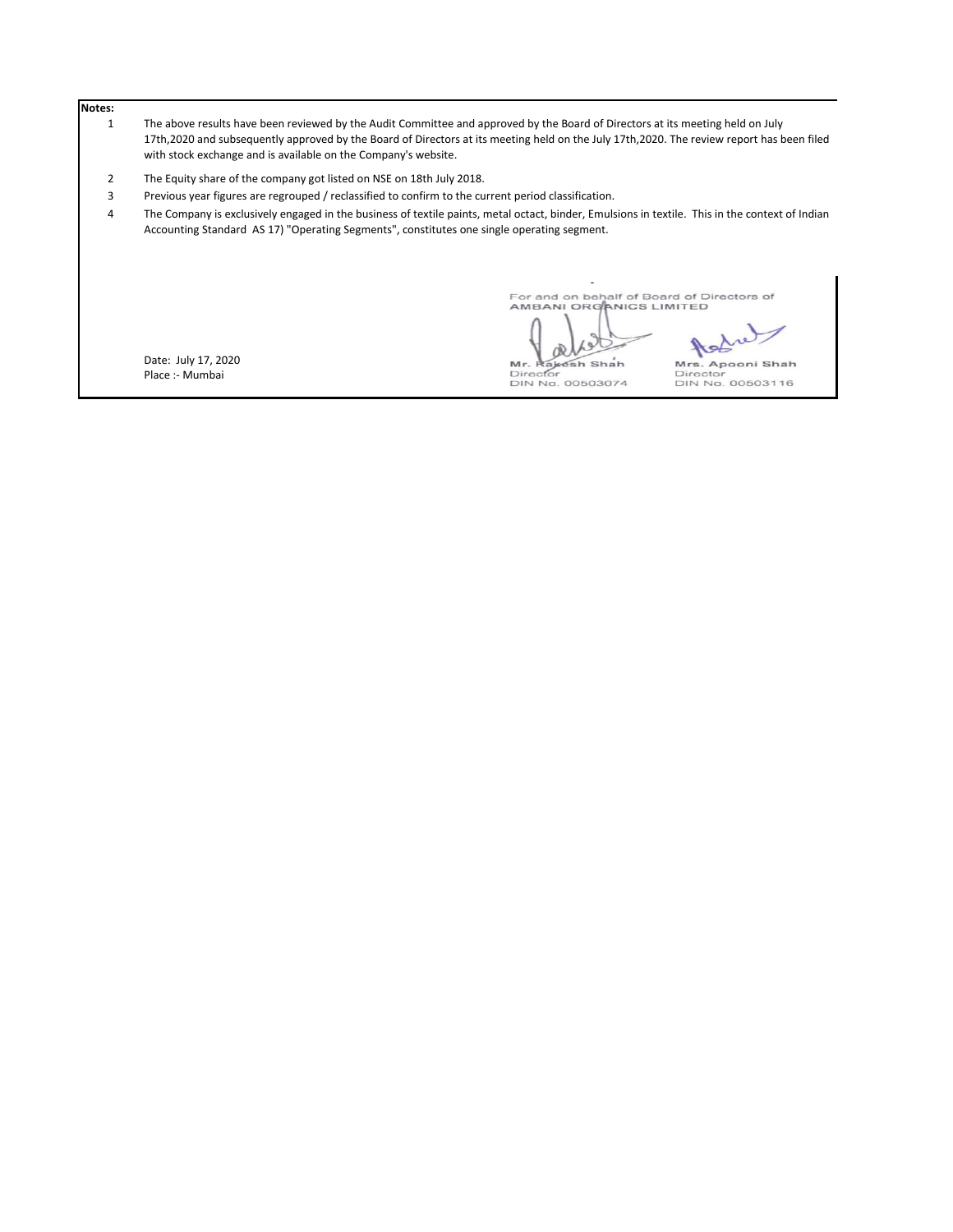|                                                                                          | (Amount in Rs)       |               |               |                |                |
|------------------------------------------------------------------------------------------|----------------------|---------------|---------------|----------------|----------------|
|                                                                                          | <b>6 Month ended</b> | 6 Month ended | 6 Month ended | Year ended     | Year ended     |
| <b>PARTICULARS</b>                                                                       | 31.03.2020           | 30.09.2019    | 31.03.2019    | 31.03.2020     | 31.03.2019     |
|                                                                                          | (Audited)            | (Unaudited)   | (Unaudited)   | (Audited)      | (Audited)      |
| <b>1. Revenue from Operations</b>                                                        |                      |               |               |                |                |
| (a) Net Sales/Income from Operations(Net of taxes)                                       | 353,348,643          | 375,364,956   | 420,750,265   | 728,713,599    | 797,094,466    |
| (b) Other Operating Income                                                               | 3,546,324            | 1,545,826     | 3,851,283     | 5,092,150      | 4,477,660      |
| Total Income from operations(Net)                                                        | 356,894,967          | 376,910,782   | 424,601,548   | 733,805,750    | 801,572,126    |
| 2. Expences                                                                              |                      |               |               |                |                |
| (a) Cost of Materials consumed                                                           | 302,636,764          | 315,600,215   | 351,189,844   | 618,236,979    | 680,796,127    |
| (b) Purchase of stock-in-trade                                                           |                      |               |               |                |                |
| (c) Changes in inventories of finished goods, work-in-progress and stock-in-trade        | (20, 501, 872)       | (1,599,803)   | (7,847,859)   | (22, 101, 675) | (21, 425, 646) |
| (d) Employee benefits expense                                                            | 15,769,556           | 14,579,042    | 16,909,797    | 30,348,598     | 29,689,806     |
| (e)Depreciation and amortisation expense                                                 | 3,838,190            | 3,964,813     | 3,198,416     | 7,803,002      | 6,303,802      |
| (f) Finance Cost                                                                         | 12,087,232           | 11,555,920    | 11,869,809    | 23,643,152     | 24,894,824     |
| (f)Other expenses(Any item exceeding 10% of the total expenses relating to continuing    | 30,056,214           | 22,334,989    | 32,086,997    | 52,391,203     | 52,988,576     |
| operations to be shown Seperately)                                                       |                      |               |               |                |                |
|                                                                                          |                      |               |               |                |                |
| <b>Total Expenditure</b>                                                                 | 343,886,084          | 366,435,176   | 407,407,004   | 710,321,260    | 773,247,488    |
|                                                                                          |                      |               |               |                |                |
| 3. Profit from operations before other Income, finance Cost & Exceptional Items (1-2)    | 13,008,883           | 10,475,606    | 17,194,544    | 23,484,490     | 28,324,637     |
| 4. Profit from ordinary activities before finance Cost & Exceptional Items $(3 + 4)$     | 13,008,883           | 10,475,606    | 17,194,544    | 23,484,490     | 28,324,637     |
|                                                                                          |                      |               |               |                |                |
| 5. Exceptional Items                                                                     | 1,313,033            |               | 3,602,661     | 1,313,033      | 3,602,661      |
| 6. Profit from ordinary activities before tax (4-5)                                      | 11,695,850           | 10,475,606    | 13,591,883    | 22,171,457     | 24,721,976     |
| 7. Tax expense                                                                           | (2,545,732)          | (4,462,965)   | (3,018,718)   | (7,008,697)    | (6,618,832)    |
| 8. Net Profit from ordinary activities after tax (6-7)                                   | 9,150,118            | 6,012,641     | 10,573,165    | 15,162,759     | 18,103,144     |
| 9. Extraordinary items                                                                   |                      |               |               |                |                |
| 10. Net Profit for the period $(11 + 12)$                                                | 9,150,118            | 6,012,641     | 10,573,165    | 15,162,759     | 18,103,144     |
| 11. Share of Profit / (loss) of associates *                                             | (1,095,149)          | (234, 436)    | (431, 569)    | (1,329,585)    | (836, 385)     |
| 12. Minority Interest*                                                                   | 1,293                |               |               | 1,293          |                |
| 13. Net Profit / (Loss) after taxes, minority interest and share of profit / (loss) of   | 8,053,677            | 5,778,205     | 10,141,596    | 13,831,882     | 17,266,759     |
| associates                                                                               |                      |               |               |                |                |
| 14. Paid-up equity share capital (Face Value of the Share shall be indicated)            | 50,786,590           | 50,786,590    | 50,786,590    | 50,786,590     | 50,786,590     |
| 15. Reserve excluding Revaluation Reserves as per balance sheet of previous accounting   | 117,503,033          | 20,775,013    | 84,514,783    | 117,503,033    | 105,289,796    |
| year                                                                                     |                      |               |               |                |                |
| 15.i Earnings Per Share (before extraordinary items)                                     |                      |               |               |                |                |
| (of Rs. 10 /- each) (not annualised) (before and after extraordinary items)<br>(a) Basic | 1.59                 | 1.18          | 2.00          | 2.72           | 3.40           |
| (b) Diluted                                                                              | 1.59                 | 1.18          | 2.00          | 2.72           | 3.40           |
|                                                                                          |                      |               |               |                |                |

**See accompanying note to Financial Results**

**For and On Behalf of Board of Directors**<br>For and on behalf of Board of Directors of<br>AMBANI ORGANICS LIMITED

als Mr. Rakesh Shah

Add Mrs. Apooni Shah<br>Director

Place :- Mumbai

DIN No. 00503074 DIN No. 00503116

# **AMBANI ORGANICS LIMITED**

CIN No. : L24220MH1985PLC036774

Regd. Office : N-44, MIDC, TARAPUR BOISAR, THANE MAHARASHTRA- 401506

# **STATEMENT OF CONSOLIDATED AUDITED YEARLY FINANCIAL RESULTS FOR THE YEAR ENDED ON 31.03.2020**